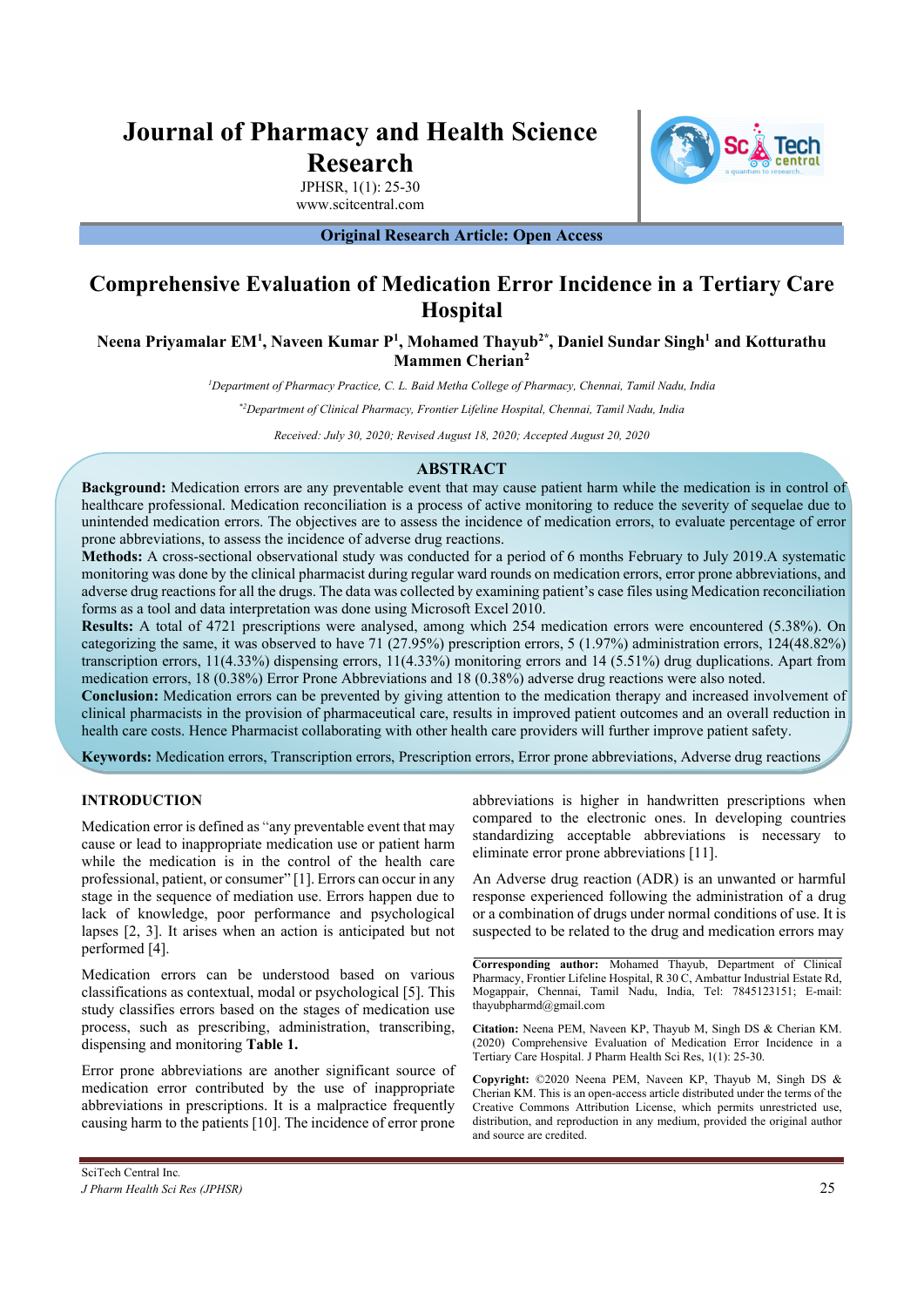| Error                       | <b>Definition</b>                                                                                                                                                         |
|-----------------------------|---------------------------------------------------------------------------------------------------------------------------------------------------------------------------|
| Prescribing Error           | Errors in the act of writing the prescription or prescribing faults encompassing erroneous<br>medical decisions resulting in harm to patients [6].                        |
| <b>Administration Error</b> | Difference between the drug received by the patient and the drug therapy intended in the<br>medication order [7].                                                         |
| <b>Transcription Error</b>  | Error occurring while transcribing the medication order from one source to the other, majorly<br>made by human operators.                                                 |
| Dispensing Error            | Discrepancy between the prescription and the medicine delivered by the pharmacy to the<br>patient or ward. It also includes dispensing medicines of inferior quality [8]. |
| <b>Monitoring Error</b>     | Failure to perform a thorough monitoring of the patients response to the corresponding drugs<br>administered.                                                             |
| Drug Duplication            | Error of prescribing multiple medications for the same indication or purpose [9].                                                                                         |

Medication misadventure can happen anywhere in the healthcare system and it is a threat to effective patient care. The sequelae of an unintended medication error may include iatrogenic adverse drug reaction, prolonged hospital stay, morbidity or even death [13]. Clinical pharmacists can have a significant impact on reducing healthcare costs, as they have the expertise to detect, resolve, and prevent medication errors and medication-related problems, promoting efficient patient care.

The primary objectives of this study are to assess the incidence of medication errors, to evaluate percentage of error prone abbreviations, to assess the incidence of adverse drug reactions.

#### **METHODOLOGY**

A cross-sectional observational retrospective study was conducted for a period of 6 months (Feb- July 2019) in an inpatient setting of Frontier Lifeline Hospital, Chennai.

#### **Study Criteria**

#### **Inclusion**

- Patients of both genders
- Included all age group of patients
- Patient admitted in Inpatient department

#### **Exclusion**

Outpatient department patients.

**Study tools:** Medication reconciliation forms were used as a tool to document all the error data.

#### **STUDY PROCEDURE**

A systematic monitoring was done by the clinical pharmacist during daily ward rounds on medication errors, error prone abbreviations, adverse drug reactions for all drugs and special attention was given for high risk medications, look alike sound alike drugs, restricted antimicrobial and narcotics. The data was collected on examining patient's case files and on analyzing laboratory investigations, drug chart and daily doctor's progress report. All the error data were documented using medication reconciliation form and the same was submitted to the quality improvement. The data was analyzed using Microsoft Excel 2010.

## **RESULTS**

We reviewed 4721 medication orders and found 254 medication errors (5.38%), 18 error-prone abbreviations (0.38%), 18 adverse drug reactions (0.38%).

# **TYPES OF MEDICATION ERRORS**

A total of 4721 prescriptions were analysed, among which 254 medication errors were encountered (5.38%). On categorizing the same, it was observed to have 71 (27.95%) prescription errors, 5 (1.97%) administration errors, 124(48.82%) transcription errors, 11(4.33%) dispensing errors, 11(4.33%) monitoring errors, 14 (5.51%) drug duplications and 18 (7.09%) error-prone abbreviations as mentioned in **Figure 1**, **Table 2.** 

Out of 4721 medication orders we found 254 medication errors (5.38%) in a span of 6 months. During the study duration the highest incidence of medication errors were observed in April and the lowest in July as seen in **Figure 2, Table 3.** 

#### **ERROR PRONE ABBREVIATIONS**

We reviewed 254 medication errors and found 18 Error-prone Abbreviation (0.38%) in a span of 6 months of which we found highest percentage of medication error-prone abbreviations in February and lowest percentage of medication error- prone abbreviations in July as depicted in **Figure 3 and Table 4**.

We reviewed 4721 medication orders of which 18 (0.38%) adverse drug reactions were found in a span of 6 months. Highest percentage of adverse drug reactions were observed in July and followed by April, and lowest was seen in May as in **Figure 4, Table 5.**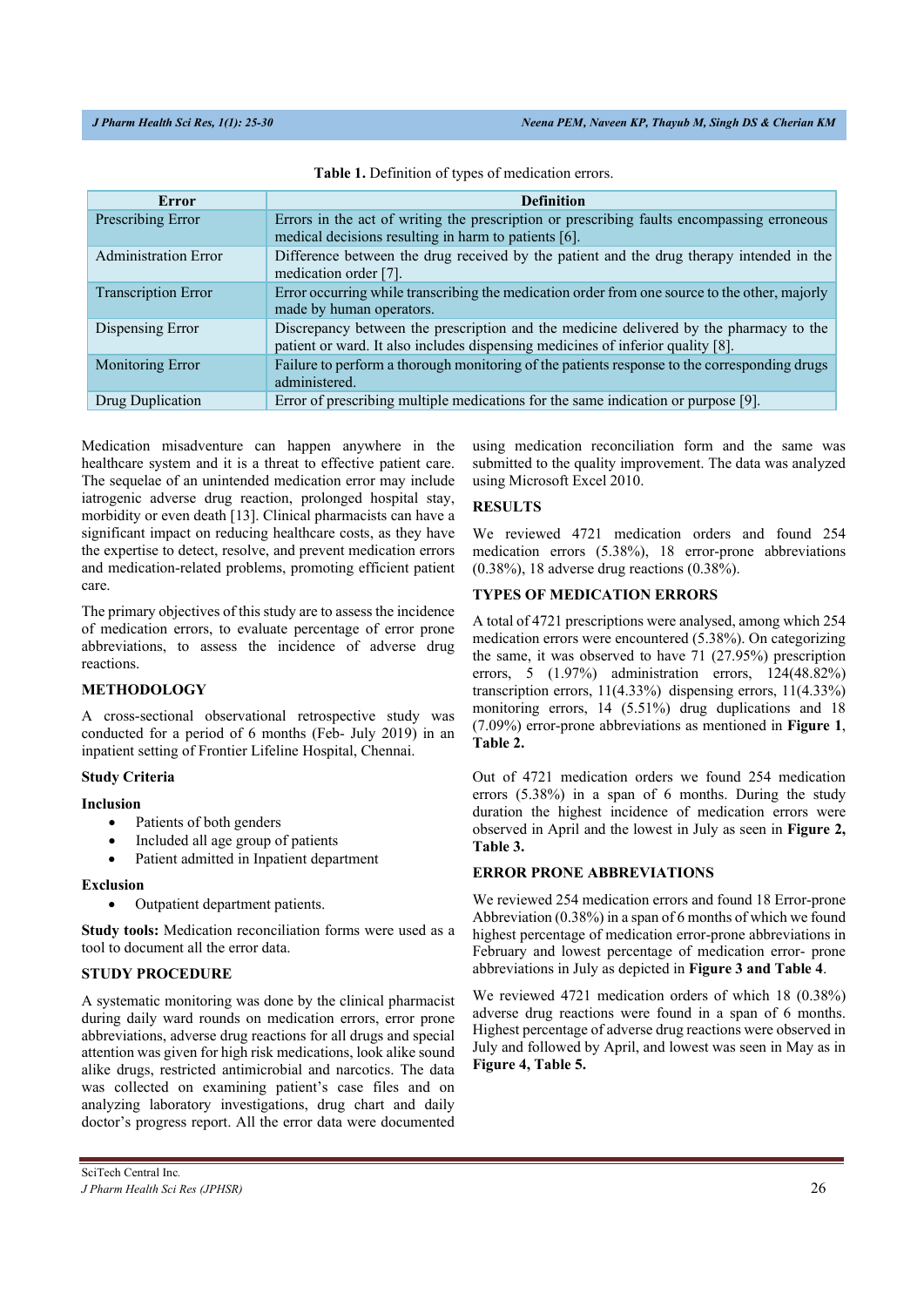

**Figure 1**. Incidence of types of medication errors.

| S.No                        | <b>Types of Errors</b>    | Feb            | Mar            | April          | <b>May</b>                  | June           | July           |
|-----------------------------|---------------------------|----------------|----------------|----------------|-----------------------------|----------------|----------------|
|                             | Prescription              | $\overline{7}$ | 11             | 15             | 13                          | 18             |                |
| $\mathcal{D}_{\mathcal{L}}$ | Administration            | $\mathbf{I}$   | $\theta$       | $\theta$       | $\overline{2}$              | $\overline{2}$ | $\theta$       |
| 3                           | Transcription             | 16             | 32             | 31             | 21                          | 9              | 15             |
| $\overline{4}$              | Dispensing                | $\mathbf{0}$   | $\overline{4}$ | 6              | $\mathbf{1}$                | $\theta$       | $\overline{0}$ |
| 5                           | Monitoring                | $\theta$       | $\overline{0}$ | $\overline{2}$ | 3                           | 2              | 4              |
| 6                           | Drug duplication          |                | $\mathcal{D}$  | 6              | $\mathcal{D}_{\mathcal{A}}$ |                | $\mathfrak{D}$ |
| $\overline{ }$              | Error-prone abbreviations | 8              | $\overline{2}$ | 3              | $\overline{4}$              |                | $\theta$       |
|                             | <b>TOTAL</b>              | 33             | 51             | 63             | 46                          | 33             | 28             |

| Table 2. Incidence of types of medication errors month-wise. |  |  |
|--------------------------------------------------------------|--|--|
|--------------------------------------------------------------|--|--|





SciTech Central Inc*. J Pharm Health Sci Res (JPHSR)* 27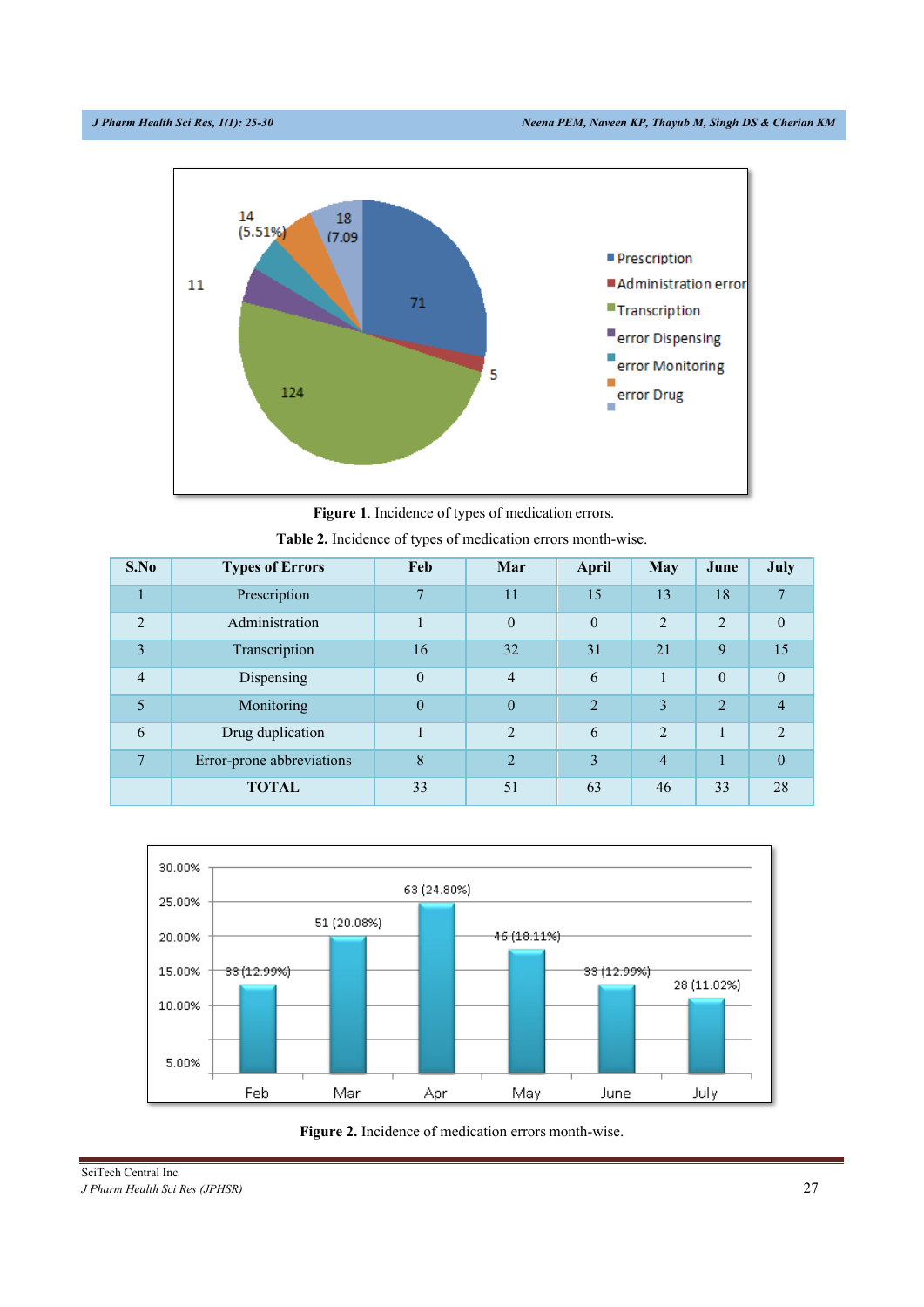| S.No           | <b>Month</b>       | Feb | March | April | <b>May</b> | June | July |
|----------------|--------------------|-----|-------|-------|------------|------|------|
|                | Sample size        | 652 | 885   | 702   | 834        | 753  | 753  |
| $\overline{2}$ | Total errors       | 33  | 51    | 63    | 46         | 33   | 28   |
| 3              | Inpatient days     | 950 | 1231  | 1178  | 1231       | 1257 | 1397 |
| $\overline{4}$ | Percentage $(\% )$ | 5.0 | 5.7   | 8.9   | 5.5        | 4.3  | 3.1  |

**Table 3.** Incidence of medication errors based on patients per month.



**Figure 3.** Incidence of Error-prone abbreviations.

**Table 4.** Percentage of Error-prone abbreviations.

| S.no | <b>Month</b>       | Feb  | March | April | May  | June | July |
|------|--------------------|------|-------|-------|------|------|------|
|      | Sample size        | 652  | 885   | 702   | 834  | 753  | 895  |
|      | Errors             |      |       |       |      |      |      |
|      | Percentage $(\% )$ | 1.23 | 0.23  | 0.43  | 0.48 | 0.13 |      |



**Figure 4.** Incidence of Adverse drug reactions.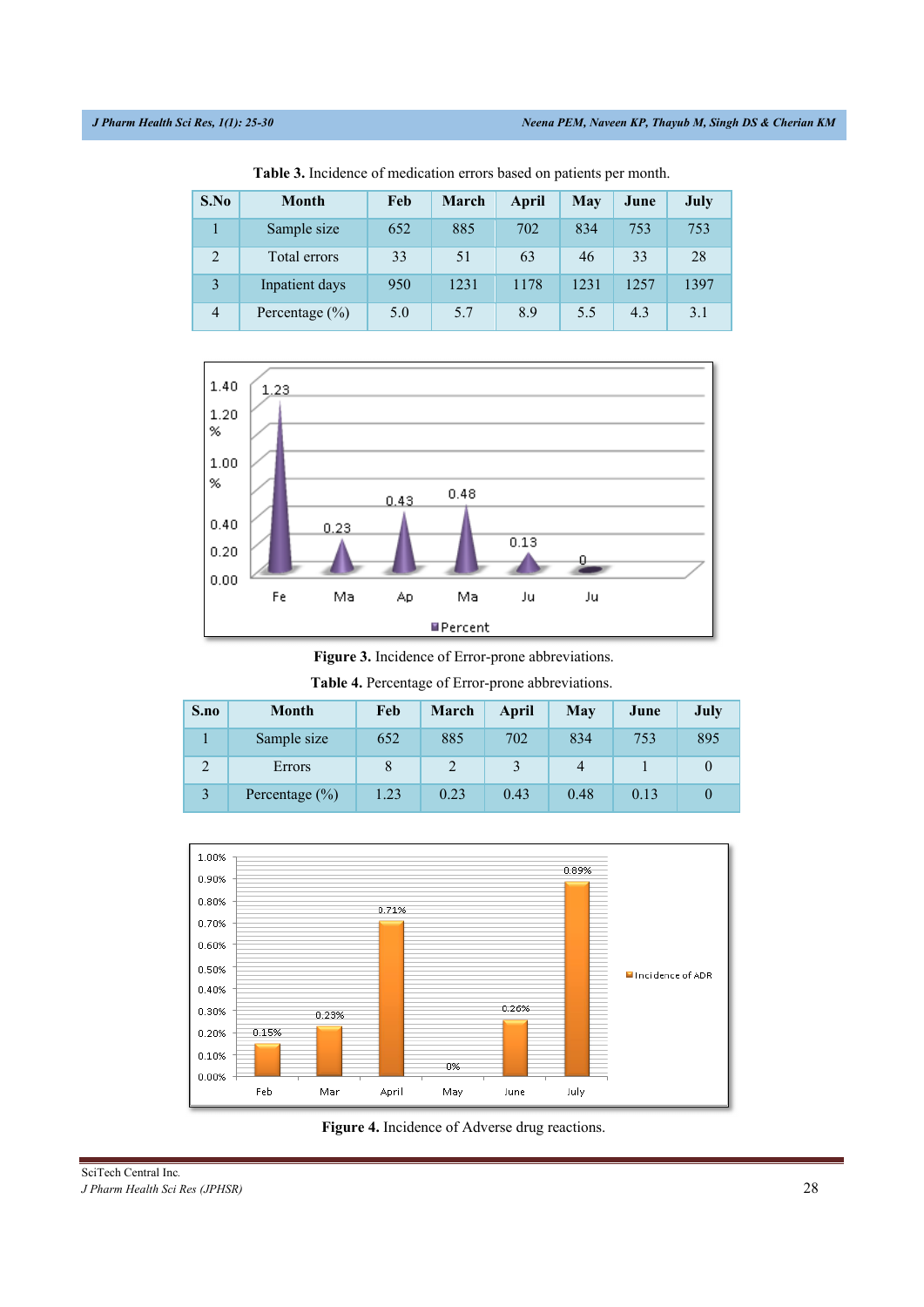#### **ADVERSE DRUG REACTIONS**

| S.no | Month              | Feb  | March | April | May | June | July |
|------|--------------------|------|-------|-------|-----|------|------|
|      | Sample size        | 652  | 885   | 702   | 834 | 753  | 895  |
|      | <b>ADRs</b>        |      |       |       |     |      |      |
|      | Percentage $(\% )$ | 0.15 | 0.23  | 0.71  |     | 0.26 | 0.89 |

**Table 5.** Percentage of Adverse drug reactions.

#### **DISCUSSION**

Medication errors have the potential to cause harm in the patients hence it's monitoring and assessment is an important task to promote healthcare. Unfortunately, there is a huge gap in monitoring the medication errors globally and specifically in India. With that as consideration, this study was conducted to assess the type and frequency of medication errors in a tertiary care hospital in Chennai [14]. Our study reported higher incidence of transcription errors 124 (48.82%) similar to the study of **Lisby M** *et al.,* The process of transcribing a drug order manually from one sheet is a significant source of error due to negligence and omission. Transcription errors can potentially compromise patient outcomes [15-17]. Prescribing errors 71 (27.95%) were the most frequent category of medication errors occurred in patients followed by administration errors. High rate of prescribing errors might be due to peak hour and patient load leading to lack of attention by the healthcare team, which could affect the patient treatment, increase the hospital stay, and further cause an economic burden to hospital as well as patients [18].

In this study we also aimed to observe the use of error-prone abbreviations and other inappropriately used abbreviations in prescriptions. A total of 18 (0.38%) error-prone abbreviations were noted in the study. Pharmacists who are involved in interpreting prescriptions should explain that this erratic use of abbreviations may lead to medication errors. Even though the incidence is very less, eradicating error-prone abbreviations is important to avoid the effects of preventable medication errors [19, 20]. Advancing technology to use electronic prescription has greatly reduced this problem [21-24]. In developing countries hospitals that use hand-written prescriptions should inform prescribers of this danger and develop in-house errorprone abbreviations list for their guidance and promote, the use of standardised, acceptable abbreviations. This fact is supported by studies of **Samaranayake NR et al.,** and **Miasso AI et al** [25-28].

It was observed that 18 (0.38%) adverse drug reactions were seen during the study. Medication errors are strong risk factors for preventable adverse drug events or reactions, strategies have to be made for their reduction [29-32]. Such strategies include ensuring that all persons involved in the medication process i.e. the physicians; nurses and pharmacists must have good pharmacological knowledge, computerisation of the entire medication process, and the engagement of a sufficient number of clinical pharmacists on the wards to monitor the same. This was supported by **M Alshakka et al.** 

#### **CONCLUSION**

Medication errors can be prevented by giving attention to the medication therapy and increased involvement of clinical pharmacists in the provision of pharmaceutical care. It results in improved patient outcomes and an overall reduction in health care costs. The incidence of medication errors can be overcome by educating physicians, nurses and other healthcare professionals regarding the areas where medication errors are prone to occur and develop strategies to avoid the same.

#### **REFERENCES**

- 1. National Coordinating Council for Medication Error Reporting and Prevention (2015) What is a medication error New York, NY: National Coordinating Council for Medication Error Reporting and Prevention. Available online at: https://www.nccmerp.org/about-medicationerrors
- 2. Aspden P, Aspden P (2007) Preventing Medication Errors. Washington, DC: The National Academies Press.
- 3. Hugar SM, Suganya M, Vikneshan M, Kiran K (2014) Medication errors and its implications in pediatric dentistry. Indian J Oral Sci 5(1): 27-32.
- 4. McDowell SE, Ferner HS, Ferner RE (2009) The pathophysiology of medication errors: How and where they arise. Br J Clin Pharmacol 67(6): 605-613.
- 5. Ambwani S, Misra AK, Kumar R (2019) Medication errors: Is it the hidden part of the submerged iceberg in our health-care system? Int J Appl Basic Med Res 9(3): 135-142.
- 6. Velo GP, Minuz P (2009) Medication errors: Prescribing faults and prescription errors. Br J Clin Pharmacol 67(6): 624-628.
- 7. Feleke SA, Mulatu MA, Yesmaw YS (2015) Medication administration error: magnitude and associated factors among nurses in Ethiopia. BMC Nursing 14(1): 53